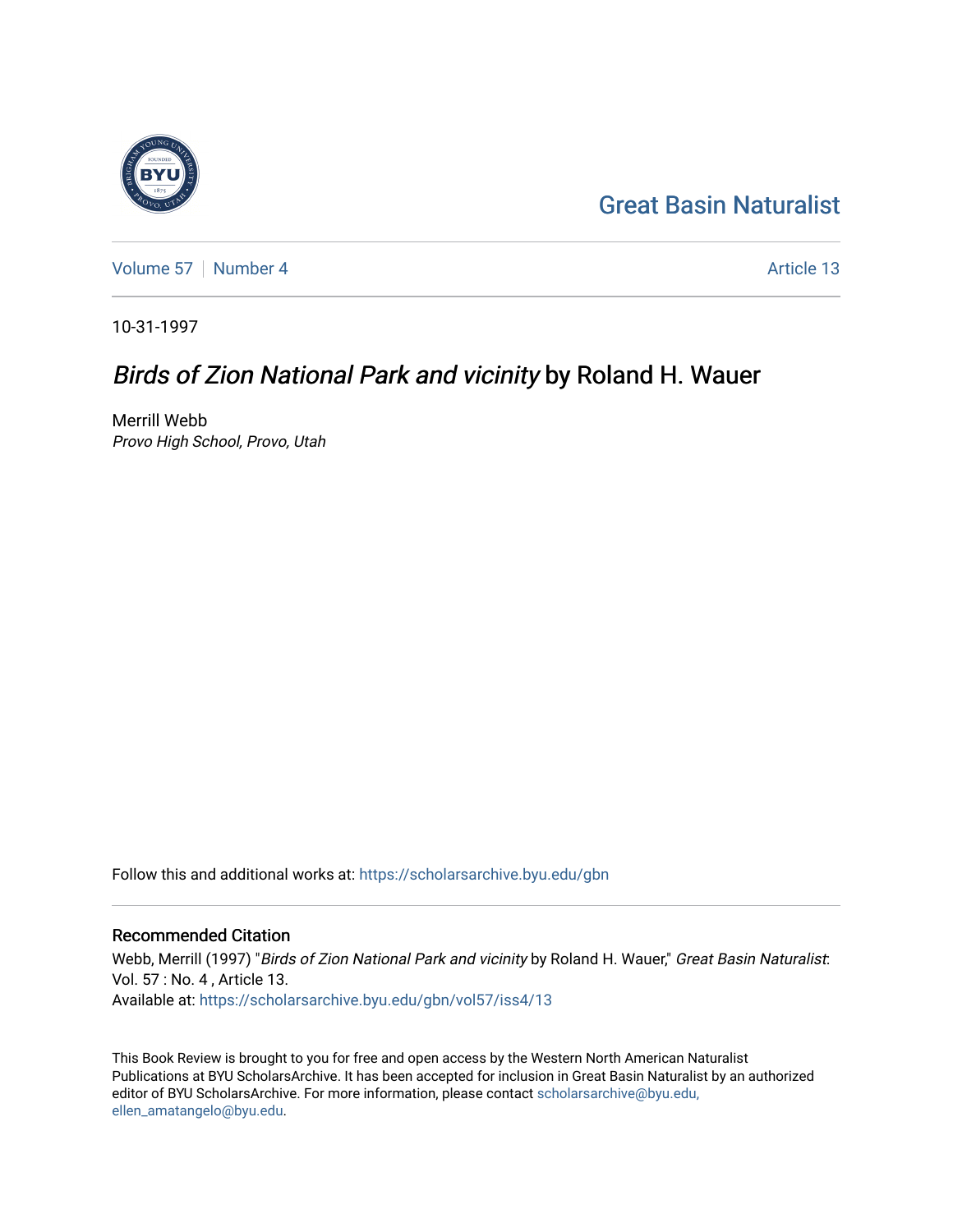Great Basin Naturalist 57(4), © 1997, pp. 371-372

# BOOK REVIEW

Birds of Zion National Park and Vicinity. Roland H. Wauer. Utah State University Press, Logan, UT 84322-7800.1997. \$14.95, softcover.

*Birds* of *Zion National Park and Vicinity* is a revised edition of the booklet by tbe same name publisbed in 1965 by Roland Wauer and Dennis L. Carter. Wbereas the first edition contained references to 233 bird species, this **new version contains an annotated list of 252** fully accepted species plus another 35 not fully verified.

While retaining Howard Rollin's colorful full-page paintings of birds associated with 4 of Zion's principal bird communities, this edition is enhanced by 34 pen-and-ink sketches of birds by Mimi Hoope Wolf. Eigbt color pbotographs characterize typical Zion National Park scenery, although a picture of the Virgin **River with associated vegetation would have** been preferable to the one depicting a riparian **community where no water is visible.** The book is appropriately dedicated to Jerome Gifford, who kept volumes of meticulous records of all birds in the vicinity of Zion National Park for a number of years. There is hardly a notation to any bird listed therein with**out some reference to his records. Unfortu**nately, Jerome died in 1988 before his records could be published. As Dr William Behle mentioned in the book's foreword, Mr. Wauer "has **very successfully incorporated all of Jerome's outstanding records into this new book."** A useful map of the park and surrounding vicinity at the beginning of the book shows **numbered locations to which the reader can refer when visualizing where any given bird** can be observed. This is especially important **to a visiting birder inasmuch as many of these** sites can be reached only by trails shown on the map. Locations such as Carpenter Hill, Maloney Hill, and Grafton are referred to as places to find Band-tailed Pigeons, Bushtits, **and Song Sparrows, respectively. However, it** **is somewhat disconcerting to discover that these** locations are not listed on the map. When **referring to the map. the reader, or visiting** birder, must understand that lacustrine habitats such as Kolob Reservoir, Blue Springs Lake, and Grafton Ponds are located outside the park boundaries. Yet many significant sightings, especially of shorebirds, have occurred at these sites and are referenced in the book as part of the park's "vicinity." In addition, Grafton Ponds are actually water treatment ponds that are fenced and generally inaccessible to the general public, a fact not mentioned by the author. (Jerome had a key to the gate.)

One of the most worthwhile contributions by the author is that he lists resident and migratory birds by the habitat in which they are most likely to be found, and then indicates the best time of year for observing them. If the **visitor is limited for time and wishes to maxi· mize the birding experience, this information** is invaluahle; i.e., "More birds may be found ... in the late spring and early summer than at any other time of the year." It is gratifying to note that Mr. Wauer has utilized the extensive information gathered from 25 Christmas bird counts (CBCs) in the park; **this writer was privileged to participate in many** of them. With only 1 exception (Steller's Jay), high and low numbers are listed for each species observed on the CBC as well as the **number** of years any given species has occurred. It is this attention to detail that makes this much more than just a dust-gathering book for the library shelf The following statements regarding species **abundance are instructive: "This is the most commonly seen owl in the Zion Park area"** (Great Horned Owl). "This is one of Zion's most characteristic summer birds" (White-throated SWift). "This is one of Zion's most characteristic birds" (Westem Wood Pewee). "No other bird is so representative of the Zion Park area" (Canyon Wren). "This is one of the park's most **wide.ranging songbirds and is present at all**